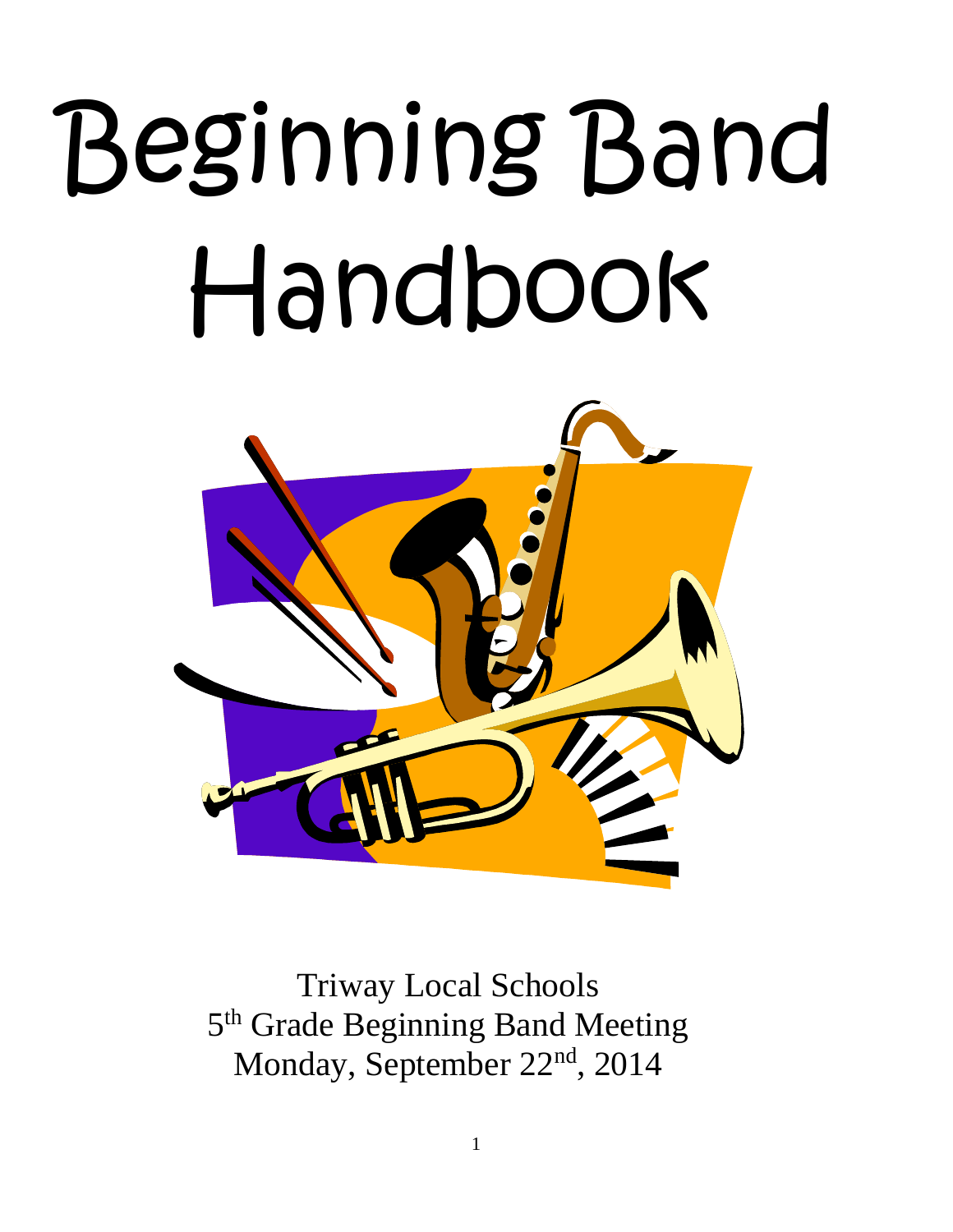# **SECURING A MUSICAL INSTRUMENT**

RENT: DO NOT BUY – The first two months are only a trial period. There are several music dealers in the area that rent band instruments. After two months the students will be assessed to determine whether or not they stay in band.

ONLINE SHOPPING – If you choose to shop online, before bidding or buying, print out all of the information about the instrument and we will be happy to dig around and let you know if it is a good deal. What they say you are getting and what you end up with has been a problem.

DISCOUNT STORES: K-Mart, Wal-Mart, Sears, and JC Penney are not music stores. These instruments look good, but they are not a quality sounding musical instrument. These are really cheap instruments that many parents mistakenly get thinking they have saved a lot of money. They are also not made according to industry standards; which means that the instrument repair technicians cannot fix them. If it is purple, green, red, or blue do not purchase the product. We DO NOT ALLOW these colored instruments in our program. We are providing a list of quality instrument brands. Please refer to this list if you choose to get an instrument on your own.

Select from these brands (not in any particular order):

| <b>FLUTE</b> | <b>CLARINET</b> | <b>SAXOPHONE</b> | <b>BRASS</b> |
|--------------|-----------------|------------------|--------------|
| Armstrong    | Selmer          | <b>Bundy</b>     | Bach         |
| Artley       | <b>Bundy</b>    | <b>King</b>      | Conn         |
| Selmer       | Conn            | Conn             | Getzen       |
| Gemeinhart   | Evette          | Holton           | Holton       |
| Yamaha       | LaBlanc         | Vito             | King         |
| Jupiter      | Vito            | Yamaha           | Yamaha       |
|              | Yamaha          | Jupiter          | Jupiter      |
|              | Jupiter         | Selmer           |              |

**PERCUSSION**: Ludwig, Pearl, Premier, Slingerland, Yamaha

Beginning percussionists will study both mallet and rudiment playing beginning with a set of bells and practice pad. Students need to rent a kit that includes bells, practice pad, stand, sticks, mallets, and a method book.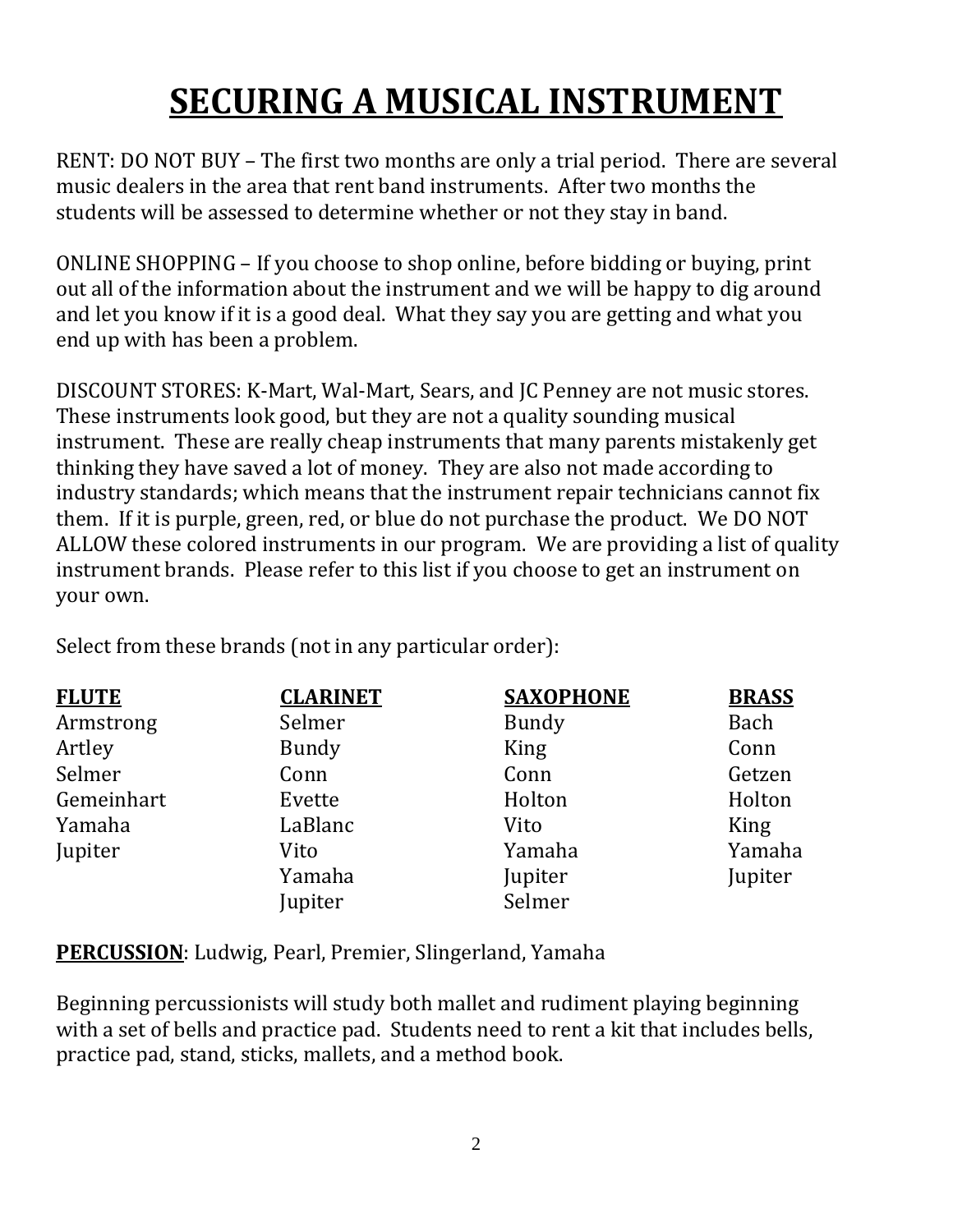#### **What if I already have an instrument?**

If you have an older instrument at home that your student will be using, please have the instrument checked for needed repairs at an area music dealer before your child's first music lesson is scheduled to begin. Repairs, if needed, should be made before the start of band class.

# **STARTING DATES FOR THE PROGRAM ARE AS FOLLOWS:**

**Thursday, September 25th**

 **SHREVE FRANKLIN TWP. WOOSTER TWP. Friday, September 26th**

 **Monday, September 29th**

\*\*\*\*All students need to have an instrument secured by the week of **October 6th** if they wish to continue in band. If students do not have an instrument by this date they have already missed the first few lessons, which are crucial to their success!

#### **METHOD BOOK:**

All students will need a copy of "Standard of Excellence-Book 1" (Red Cover) for their instrument. The students will use this book in  $5<sup>th</sup>$  and  $6<sup>th</sup>$  grade to learn the fundamentals of playing their instrument. To purchase a copy of this book please visit your local music store.

#### **INSURANCE:**

You may wish (and it is suggested) that insurance be carried on privately owned instruments. This can be done as a rider on your household insurance. Be sure to report the brand name, model, serial number, and price or replacement cost. There is no insurance provided by the school for privately owned instruments, even when used and transported by the school.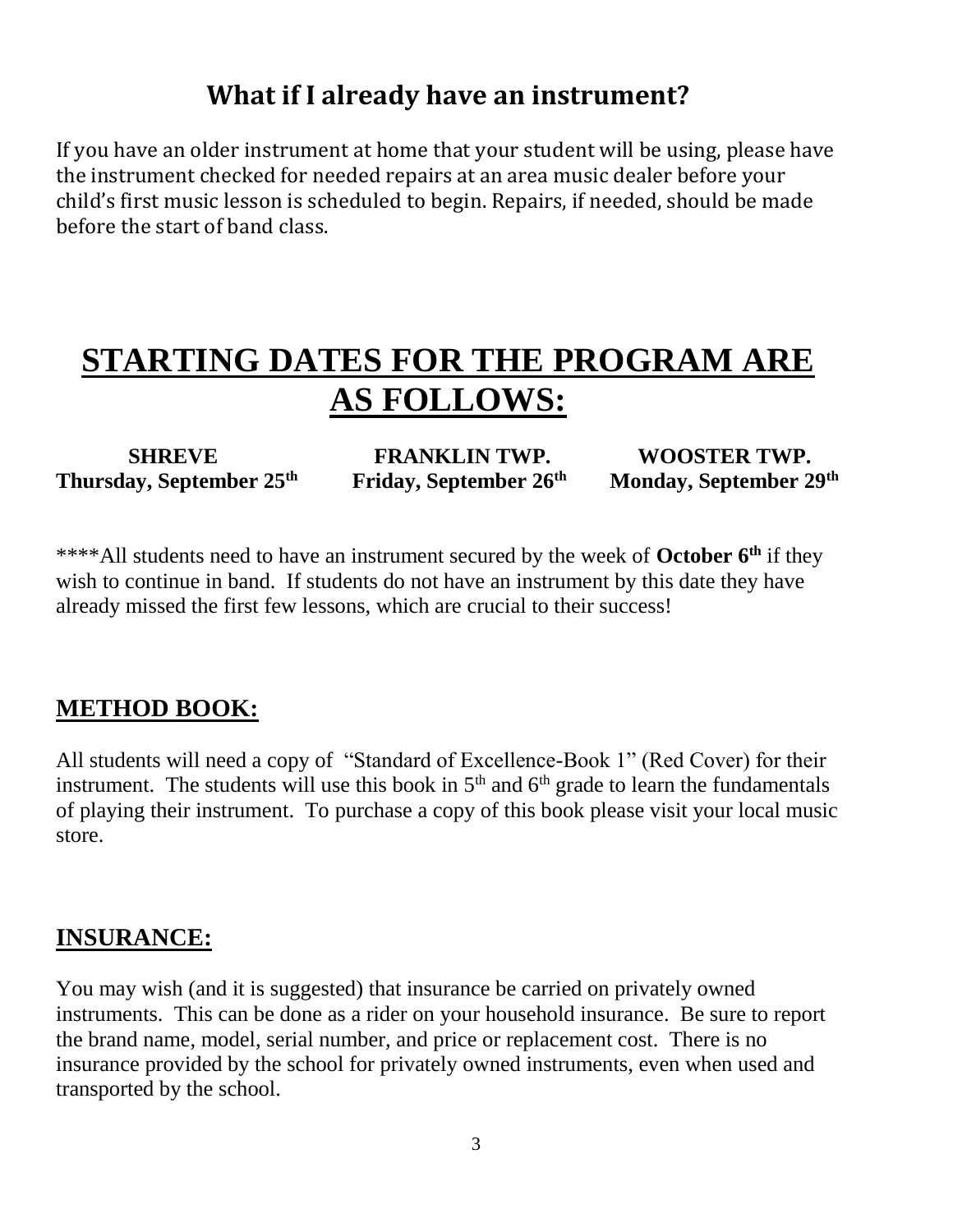# **How To Help Your Student Improve:**

Your child is presently entering a trial period for playing a musical instrument. Their success is dependent upon their attitude, attention to class instruction, concentration, and effort. There are several ways that you can help, even if you are not a musician yourself. Please take an active role by encouraging your child. Just as children must be reminded to brush their teeth and do their homework, they must be reminded and encouraged to practice. The first few months are extremely important to ensure a successful start. (Hang in there! Those strange sounds will soon be music!) What can you do? The following items will aid your child greatly:

- 1. Be interested in their daily progress. Students should practice at least 90 minutes a week. However you choose to divide up the 90 minutes is up to each family's individual schedules.
- 2. Develop a schedule for daily practice and encourage your child to practice! Students will either write their weekly assignment in the front of their book or be given a practice slip with the assignment listed on it. Please check to make sure your student is actually practicing the assigned material. When exercises are assigned in the book the students are required to write in the measure numbers for each exercise. This helps make rehearsal times more efficient.
- 3. Select a practice area that is as private as possible. Do not permit interruptions. Have good lighting and either a music stand or a good place to prop up the practice book. Inexpensive folding music stands can be purchased at any music store.
- 4. Help your child remember their instrument on band day. All equipment is needed on class lesson days if the lesson is to be successful. This consists of the instrument, music book, any sheet music given, and in the case of clarinets and saxophones, at least one extra reed. Students are given a grade based on their preparedness and if they have remembered all their equipment. If students are habitually forgetting their instruments (more than three times a grading period) it is possible that they will be dismissed from the band program.

Parents can also help by attending concerts, by encouraging home performances, and by helping the student understand that the more he or she practices, the more success and enjoyment will be experienced.



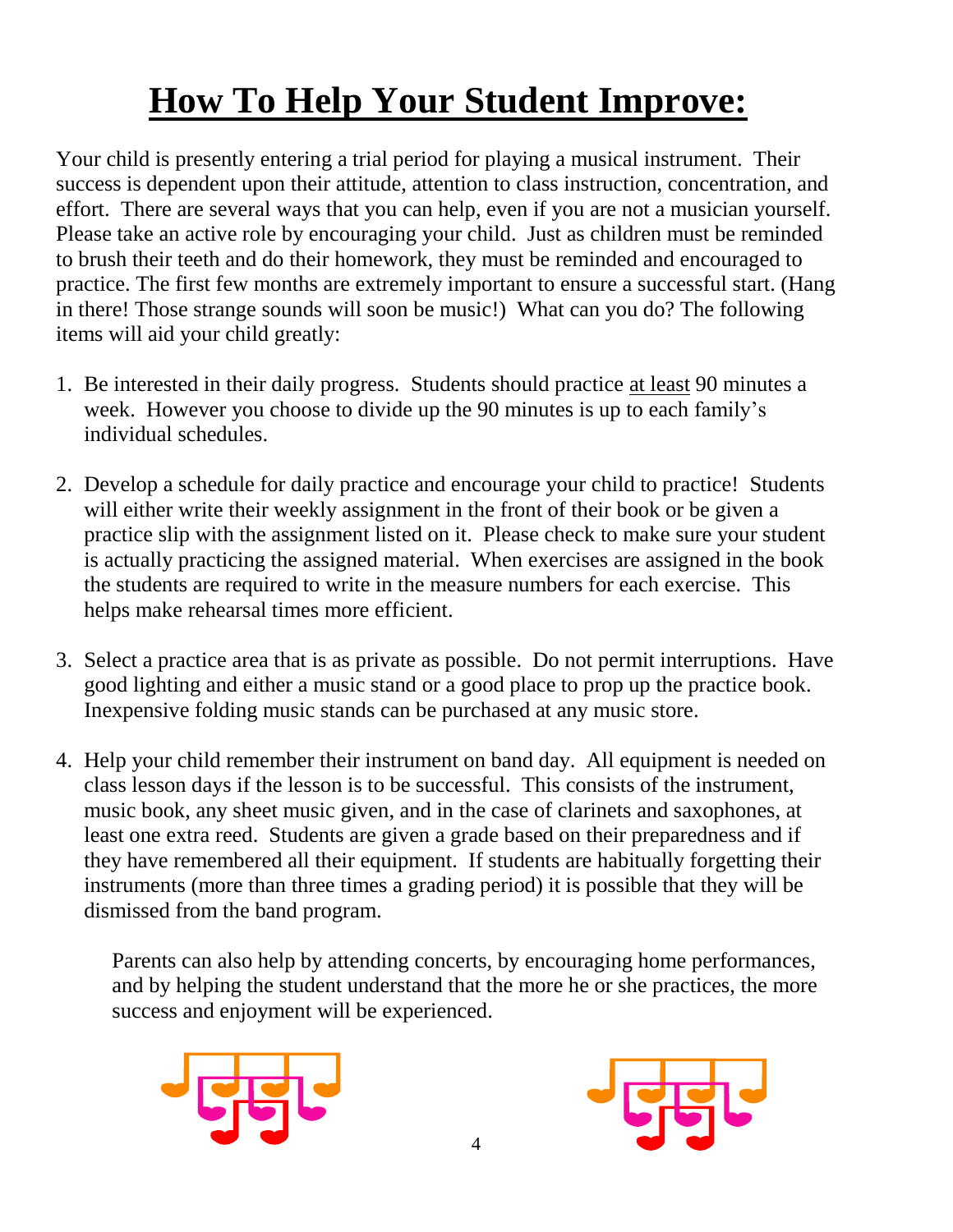## **TRIWAY ELEMENTARY SCHOOL INSTRUMENTAL MUSIC POLICY**

It is recognized that instrumental music may be selected as an option for fifth and sixth grade students. Due to scheduling, it is necessary to have students removed from class to meet for band and individual lessons. Extra effort is required of the student to make sure any work missed during lessons or band is complete. Students are required to make up any missed schoolwork. Band is not an excuse to not do your work!

If a student is receiving a course grade of two or more "D's" or an "F" in any of the major subjects (Math, Language Arts, Social Studies, and Science) they will be ineligible for band class that week. Eligibility for band will be on a weekly basis. Reinstatement in band is dependent upon passing grades. If a student misses 3 or more lessons/band rehearsals a grading period as a result of ineligibility they will no longer be in the band. We need dedicated and motivated students!

Attendance is essential. If a student misses their lesson/ band or does not bring their instrument 3 or more times in a grading period, then they will no longer be in band. Excused absences do not count towards the 3 times. Please provide a written parent/guardian note if missing band for some reason (medical, instrument being repaired, etc…)

It is recognized that a cooperative effort between the music instructor, classroom teacher, parent, and school administration is essential to determine what is best for the student.

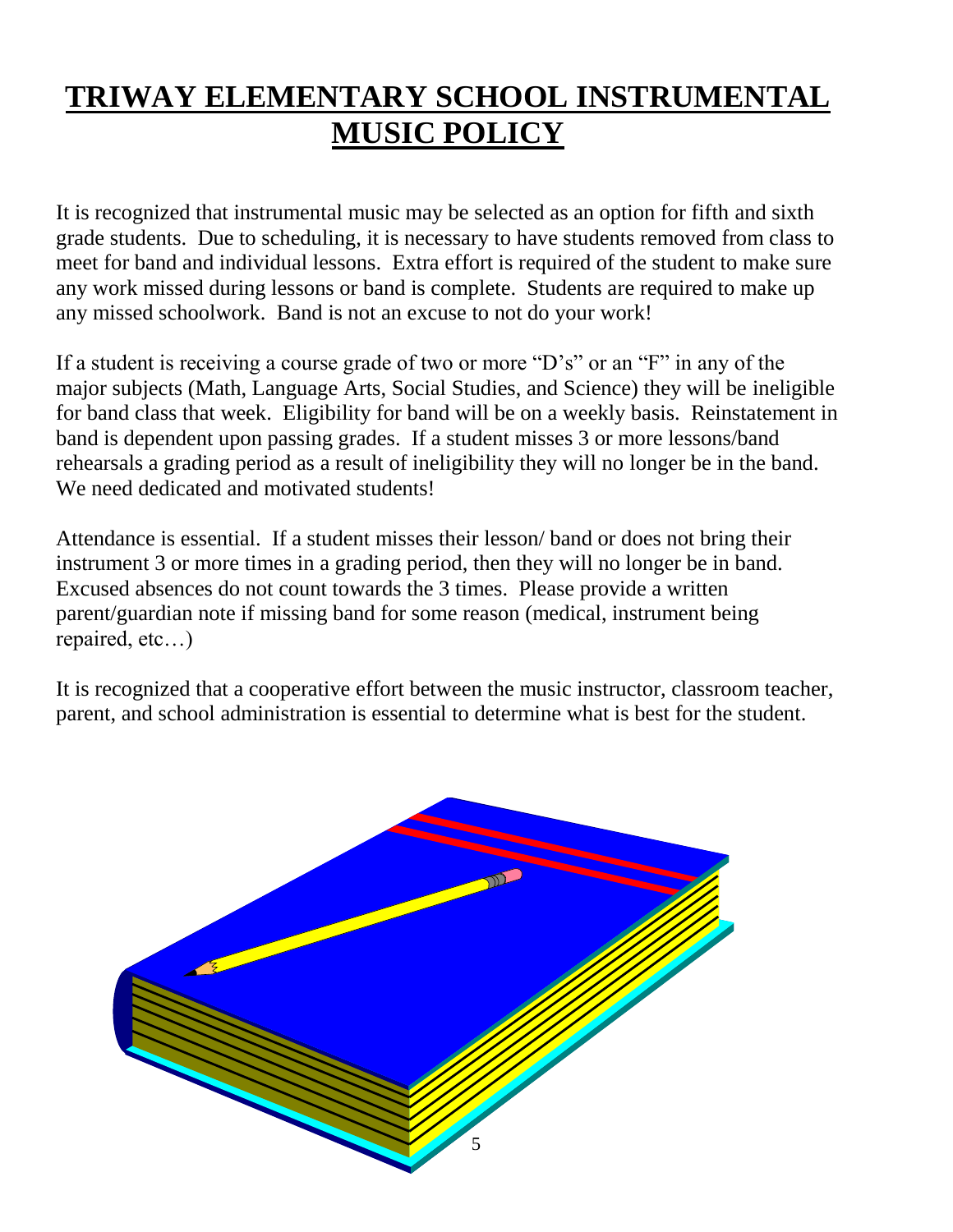# Grading Rubric and Scale

| .5 points per week |
|--------------------|
|                    |
| 5 points per week  |
|                    |
|                    |
|                    |
|                    |
| .10 points         |
|                    |
|                    |

\*At the end of a grading period, your total points will be divided by the total possible points. I will take that percentage and apply it to the following grading scale:

 $\sim$ Sixth graders receive a grade in band for the 2<sup>nd</sup>, 3<sup>rd</sup>, and 4<sup>th</sup> nine weeks. Fifth graders receive a grade in band for the 3<sup>rd</sup> and 4<sup>th</sup> nine weeks.

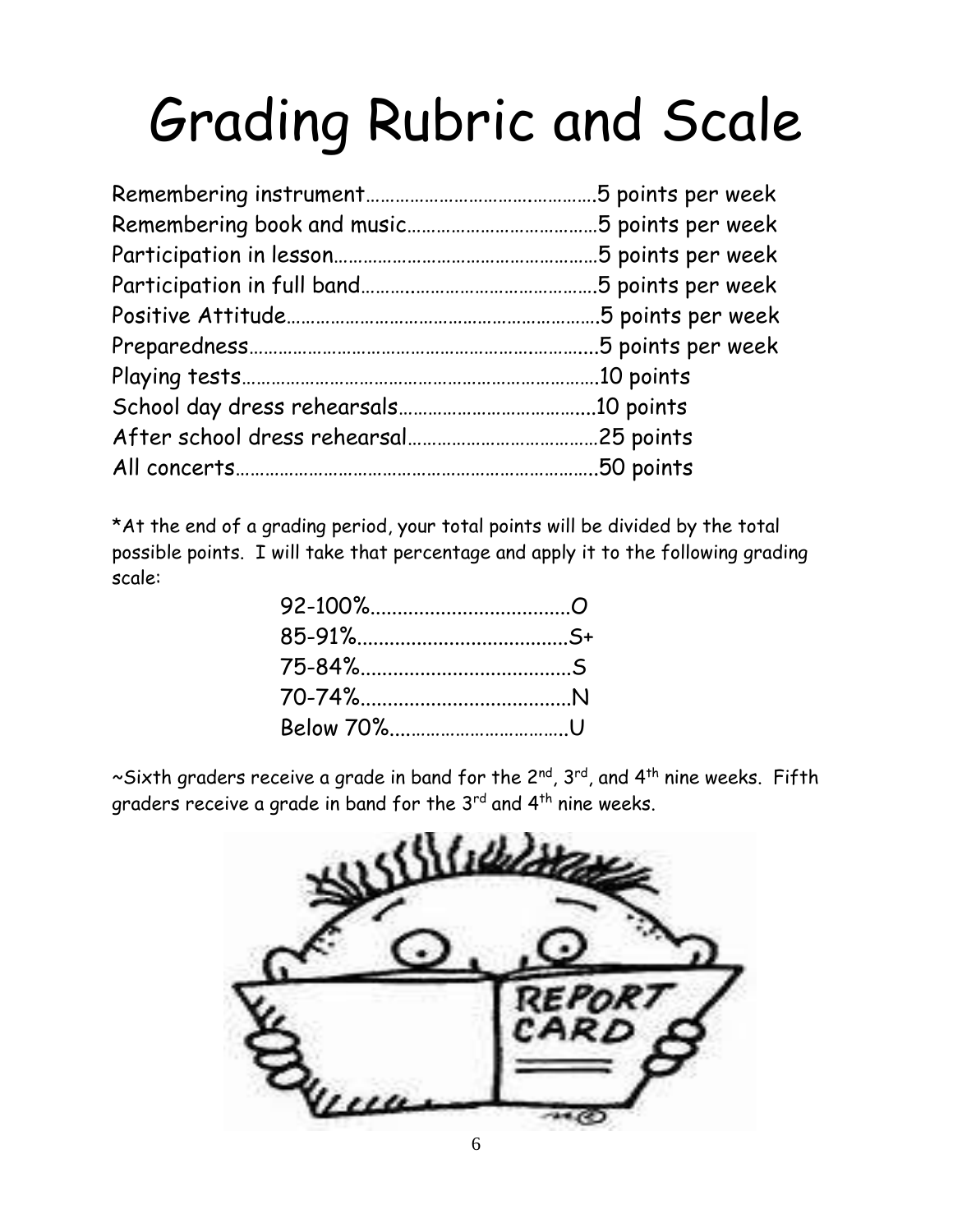#### **Did You Know We Have A Website???**

Triway Music has an awesome site that allows the directors to communicate with parents/guardians. The site is [www.triwaymusic.com.](http://www.triwaymusic.com/) This site allows you to check upcoming dates and view the elementary band calendar of events for each school. Another awesome feature of this site is that it allows the directors to send out text and e-mail reminders to people who are registered. I highly encourage every family to register on the site for these updates!!! To register you simply click on the register tab along the top of the home page. This will direct you to a page that allows you to register for e-mail alerts, text alerts, or both!!! You are able to unsubscribe from this feature at any time. The website also provides a direct link to my e-mail in case you ever need to get in touch with me. Under the band tab you will see a picture of Mr. John Puster on the left and a picture of me on the right. Underneath my picture is a link to send me an e-mail. Since I travel to all three elementary schools and the high school, it is easiest to reach me via e-mail. Please feel free to e-mail me any time you have a question or concern.

#### Music Boosters

Please consider becoming involved in the Triway Music Boosters. We are always looking for parents with great ideas and/or the willingness to help. Booster meetings take place the fourth Tuesday of every month of the school year (except December) in the high school music room, at 7:00pm. Booster meetings and upcoming events are listed on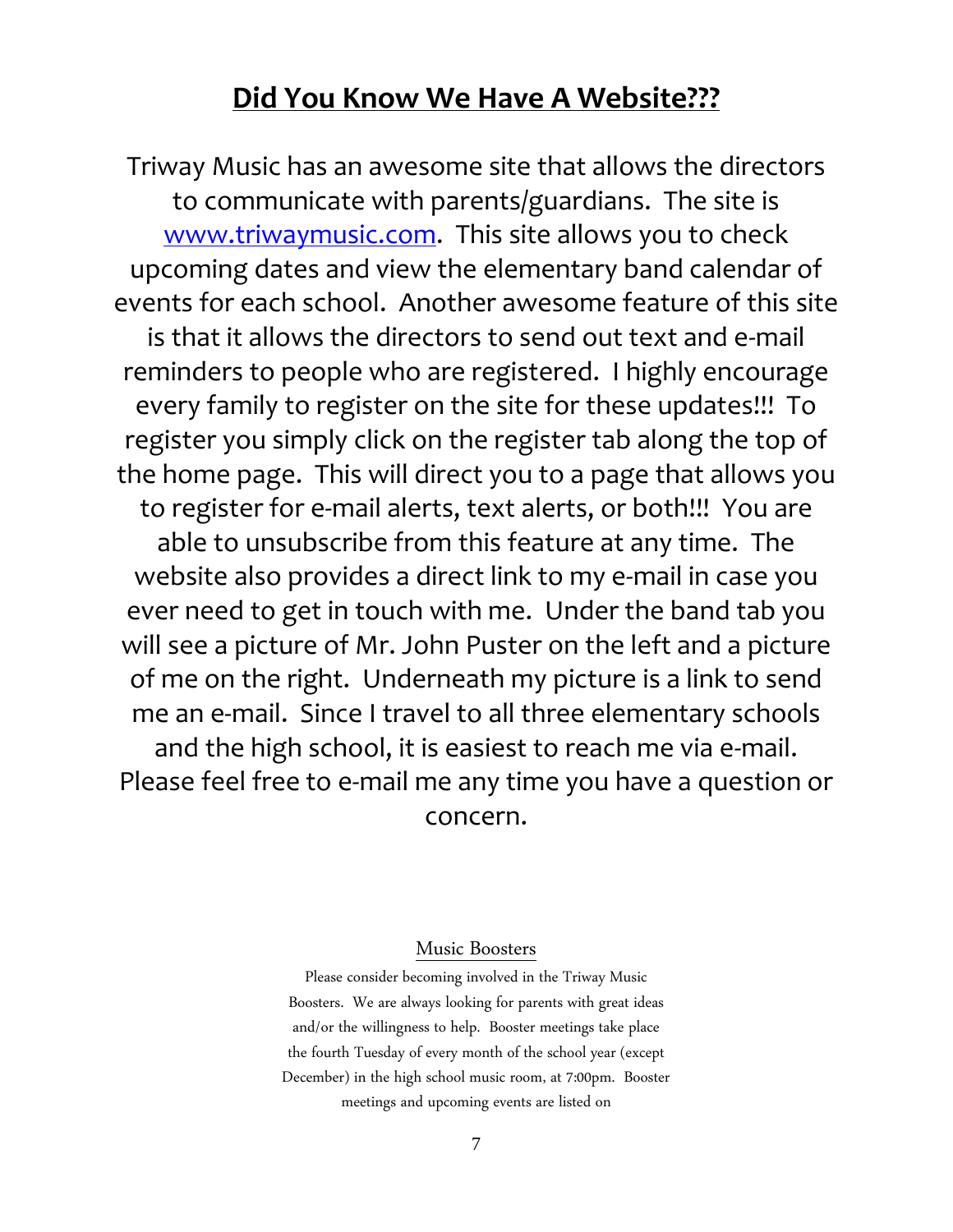# Triway Elementary Music 5<sup>th</sup> Grade Band Calendar of Events 2014-2015

| Monday, March 9th               | All-Triway Rehearsal-Fisher<br>Auditorium- $5th$ grade from 6:00-7:00<br>and $6th$ grade from 7:00-8:00 (please<br>arrive ten minutes before scheduled<br>rehearsal time so we can begin<br>promptly) $**$ no need to dress up** |
|---------------------------------|----------------------------------------------------------------------------------------------------------------------------------------------------------------------------------------------------------------------------------|
| Tuesday, March 10th             | <b>All-Triway Band Concert- Fisher</b><br>Auditorium at 7:00pm (please have<br>students there by 6:40 to allow time to<br>warm-up)                                                                                               |
| Thursday, March 17th            | Wooster Township 5 <sup>th</sup> and 6 <sup>th</sup> Grade<br>Band and Choir Concert-W.T. Gym<br>at 7:30pm<br>(please have students there by 7:10pm<br>to allow time to warm-up)                                                 |
| Tuesday, March 19th             | Shreve 1 <sup>st</sup> , 2 <sup>nd</sup> , and 3 <sup>rd</sup> Grade Program<br>with 5 <sup>th</sup> Grade Band- Shreve Gym at<br>7:00pm (please have students there by<br>6:40pm to allow time to warm-up)                      |
| Tuesday, March 24 <sup>th</sup> | Franklin Township 1st, 2nd, and 3rd<br>Grade Program with 5 <sup>th</sup> Grade Band-<br>F.T. Gym at 7:00pm (please have                                                                                                         |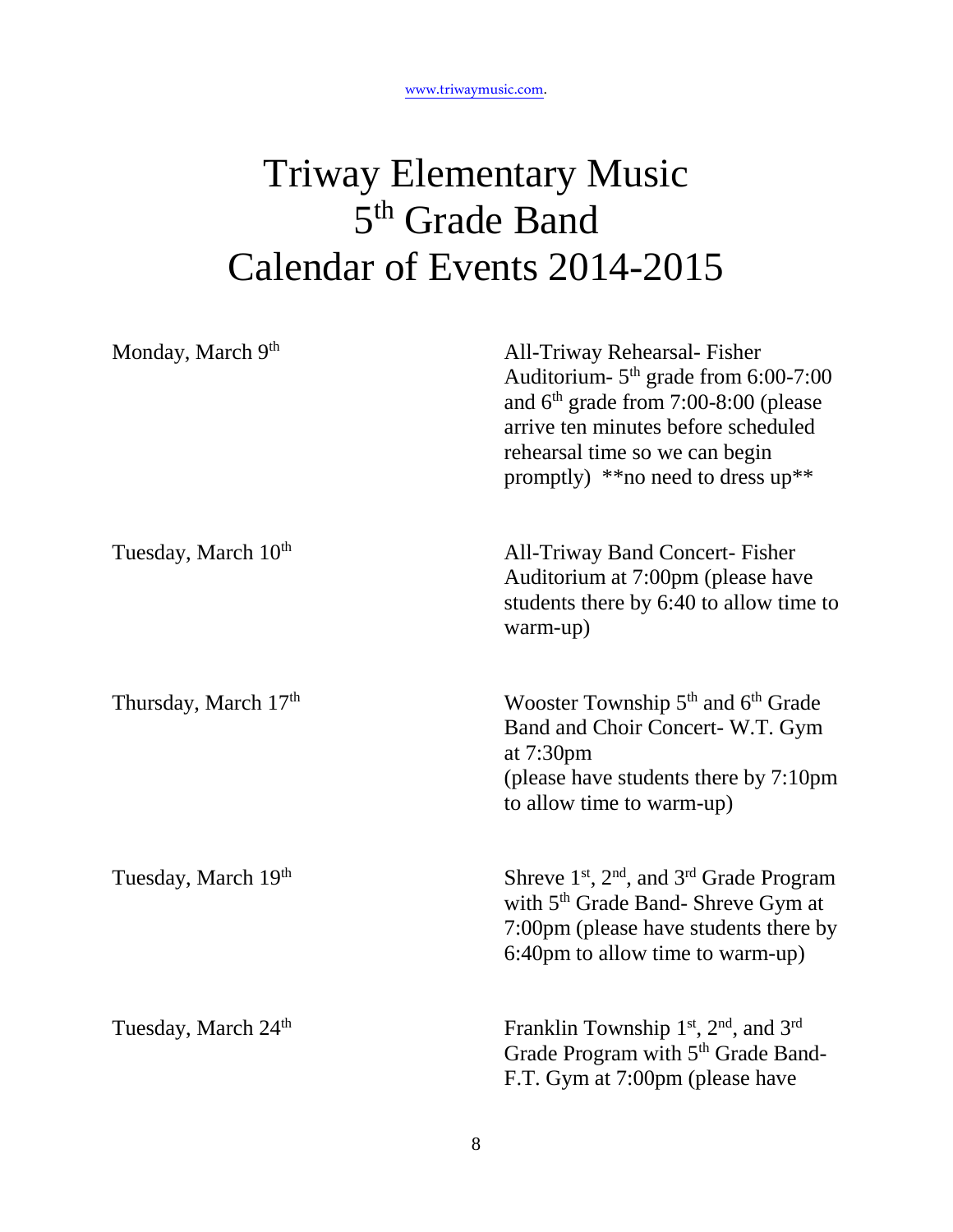students there by 6:40pm to allow time to warm-up)

\*\*For all concerts, please have students dress in school appropriate dress clothes. Please no

jeans, t-shirts, or tennis shoes if at all possible.

### **IMPORTANT INFORMATION ON THE CARE OF YOUR INSTRUMENT PLEASE READ AND FOLLOW THROUGH**

#### **FLUTE:**

This is a very delicate instrument, DO NOT attempt to repair anything at all. DO NOT FORCE any joints together. Be sure to wipe out the flute after playing. The flute should come with a cleaning rod in the case. It is best to use a handkerchief and the rod to wipe out all three parts of the flute. DO NOT use paper towels as they tend to get stuck in the flute and are difficult to get out. The flute is not a waterproof instrument and you should avoid situations that would allow the flute to get wet.

#### **CLARINET/SAXOPHONE/OBOE:**

You must have cork grease. On the **saxophone**, grease is applied only on the cork next to the mouthpiece. On the **clarinet**, grease is applied to all four joint corks. On the **oboe**, grease is applied to the two joint corks. For all woodwinds, you must have a swab, which is used inside of the instrument to wipe out all of the moisture that gathers in it when the instrument is played. Swab your instrument EACH time you finish playing.

Keep your mouthpiece clean. This is the only part of your instrument that can be washed. NO HOT WATER only lukewarm water. Do not use water on any part of your instrument.

DO NOT DROP YOUR MOUTHPIECE – AS IT BREAKS EASILY

Always have a good, clean playable reed – an extra one if possible. Reed strength -  $# 2 \frac{1}{2}$ 

#### **CORNET/TRUMPET/TROMBONE/BARITONE:**

MOUTHPIECE – Never force into horn. If it gets stuck into the horn bring the horn to your music teacher for removal. If your teacher cannot remove the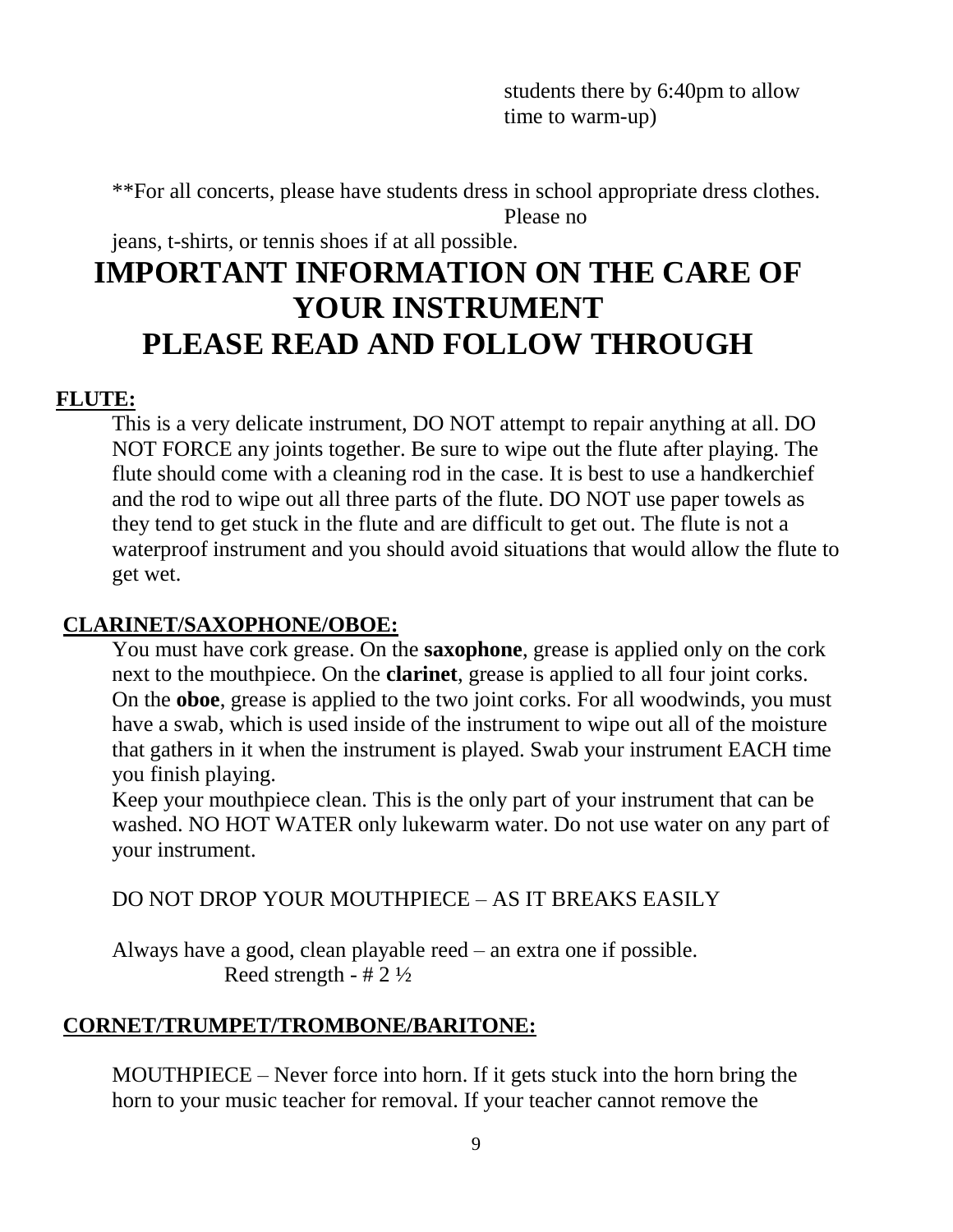mouthpiece, you will have to take it to the music store. You will **damage** your horn if you or your parents try to remove the mouthpiece.

OILING: - Use only special oil that is made for instrument valves and slides. No other kinds of oil- you may ruin your instrument if you use the wrong kind of oil. These special oils can be purchased at a music store.

#### CORNET/TRUMPET/BARITONE VALVES:

Oil only one valve at a time, your teacher will show you how to do so and how to insert the valve properly. If you try to oil more than one valve at a time you may get the valves confused and not know which valve went where. Add a few drops of oil to each valve not less than once every week. PLEASE DO NOT USE TOO MUCH OIL.

#### TROMBONE:

For trombone, use a few drops of oil on the main slide each day. Once a week, clean off old oil with a soft cloth and add new oil. Be very careful with the slide, do not bump it against anything, it can dent very easily and become a serious repair problem.

#### ALL BRASS:

Be sure to empty out your spit valves after each time playing. If they are not emptied out the instrument will have a bubbly sound and cause wear on the instrument.

#### **FOR ALL INSTRUMENTS:**

Wipe your horn very carefully every day. Remove all perspiration and fingerprints. Keep your case clean and free of all books and objects that may damage your horn. Remember that you are responsible for all repairs.

\*\*\*\*Your instrument is like a fine watch. DO NOT try to take it apart or repair it. If you think your instrument is in need of repair let your band teacher check it first before you take it to a repair shop.